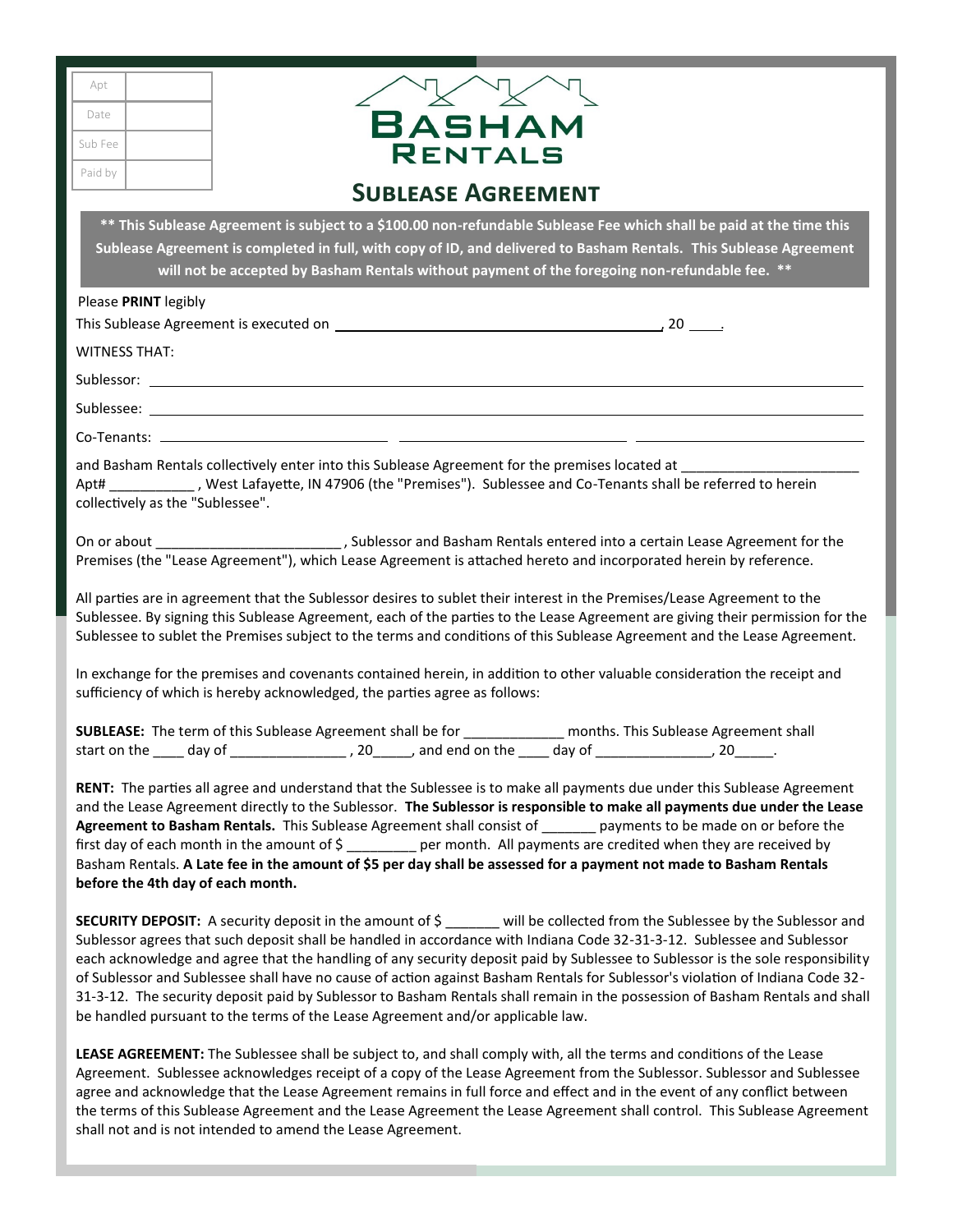**PARKING:** The Sublessor must transfer the parking permit issued to him/her to the Sublessee. If no permit was issued by Basham Rentals then the Sublessee must follow the parking policies of Basham Rentals to obtain the parking permit. The Sublessee understands that they cannot park in the parking lot without a parking permit or he/she will be towed at their expense.

**DEFAULT:** In addition to the default section of the Lease Agreement, a breach of any term or condition of this Sublease Agreement by the Sublessee shall constitute a breach of the Lease Agreement by Sublessor and Basham Rentals shall be permitted to exercise the rights and remedies provided for under the Lease Agreement against the Sublessee, Sublessor and/ or the Co-Tenants. Nothing contained herein shall be construed as a release by Basham Rentals of Sublessor's obligations under the Lease Agreement and Sublessor shall continue to be bound by the terms and conditions thereof until such time as the Lease Agreement expires.

**KEYS:** Sublessor will provide original keys to Sublessee. When all original keys are turned in, from Sublessor and/or Sublessee, it is implied there is no one living in the apartment nor is there a plan to return or sublease in the future. Once the original keys have been returned, Basham Rentals has 45 days (from the date the last key was returned) to complete the deposit return process.

**ENTIRE AGREEMENT:** This is a legal and binding agreement entered into by all parties stated herein and is incorporated with the Lease Agreement.

**MODIFICATION:** No changes or modification of this Sublease Agreement or the Lease Agreement shall be valid unless the same is in writing and signed by the Sublessee, Sublessor and Basham Rentals.

IN WITNESS WHEREOF, this Sublease Agreement has been executed on the day and year as written above.

| <b>BASHAM RENTALS</b>                                                                                                    |                                                                                                  |  |  |  |
|--------------------------------------------------------------------------------------------------------------------------|--------------------------------------------------------------------------------------------------|--|--|--|
|                                                                                                                          |                                                                                                  |  |  |  |
| BASHAMRENTALS@GMAIL.COM<br>WWW.BASHAMRENTALS.COM<br>BASHAM<br>PHONE: 765-743-8367<br>FAX: 765-746-3456<br><b>RENTALS</b> | <b>BASHAM RENTALS</b><br><b>248 S CHAUNCEY AVENUE</b><br><b>WEST LAFAYETTE, INDIANA</b><br>47906 |  |  |  |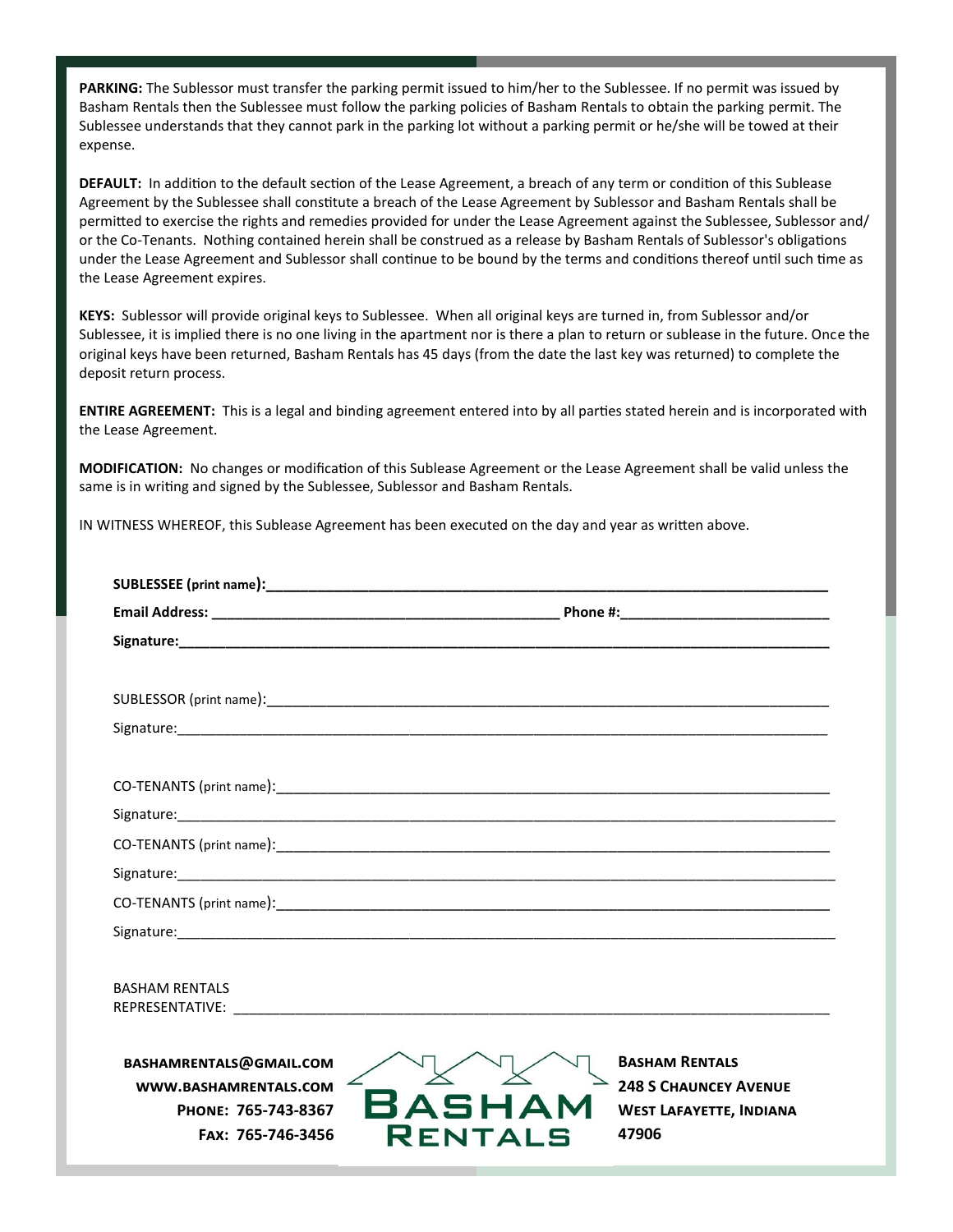|                                                                                                                                                                                                                                                                                                                                                                                                                                                                                                                                                                                                                                                                       | Apt<br>Date                                                                                                                                                                                                                                                                                                                                                                                                                                                                                                                                                                                                                                                                                                                                              | ###-#<br>Date money in. |                                                                                                           |  |
|-----------------------------------------------------------------------------------------------------------------------------------------------------------------------------------------------------------------------------------------------------------------------------------------------------------------------------------------------------------------------------------------------------------------------------------------------------------------------------------------------------------------------------------------------------------------------------------------------------------------------------------------------------------------------|----------------------------------------------------------------------------------------------------------------------------------------------------------------------------------------------------------------------------------------------------------------------------------------------------------------------------------------------------------------------------------------------------------------------------------------------------------------------------------------------------------------------------------------------------------------------------------------------------------------------------------------------------------------------------------------------------------------------------------------------------------|-------------------------|-----------------------------------------------------------------------------------------------------------|--|
|                                                                                                                                                                                                                                                                                                                                                                                                                                                                                                                                                                                                                                                                       | Sub Fee                                                                                                                                                                                                                                                                                                                                                                                                                                                                                                                                                                                                                                                                                                                                                  | \$100                   | BASHAM<br><b>RENTALS</b>                                                                                  |  |
|                                                                                                                                                                                                                                                                                                                                                                                                                                                                                                                                                                                                                                                                       | Paid by                                                                                                                                                                                                                                                                                                                                                                                                                                                                                                                                                                                                                                                                                                                                                  | Cash/Check/etc          |                                                                                                           |  |
|                                                                                                                                                                                                                                                                                                                                                                                                                                                                                                                                                                                                                                                                       |                                                                                                                                                                                                                                                                                                                                                                                                                                                                                                                                                                                                                                                                                                                                                          | For office use only.    | <b>SUBLEASE AGREEMENT</b>                                                                                 |  |
| ** This Sublease Agreement is subject to a \$100.00 non-refundable Sublease Fee which shall be paid at the time this<br>Sublease Agreement is completed in full, with copy of ID, and delivered to Basham Rentals. This Sublease Agreement<br>will not be accepted by Basham Rentals without payment of the foregoing non-refundable fee. **                                                                                                                                                                                                                                                                                                                          |                                                                                                                                                                                                                                                                                                                                                                                                                                                                                                                                                                                                                                                                                                                                                          |                         |                                                                                                           |  |
|                                                                                                                                                                                                                                                                                                                                                                                                                                                                                                                                                                                                                                                                       |                                                                                                                                                                                                                                                                                                                                                                                                                                                                                                                                                                                                                                                                                                                                                          | Please PRINT legibly    |                                                                                                           |  |
|                                                                                                                                                                                                                                                                                                                                                                                                                                                                                                                                                                                                                                                                       |                                                                                                                                                                                                                                                                                                                                                                                                                                                                                                                                                                                                                                                                                                                                                          |                         | Date this form was first filled out.<br>, 20 $\frac{20}{1}$ .<br>This Sublease Agreement is executed on   |  |
|                                                                                                                                                                                                                                                                                                                                                                                                                                                                                                                                                                                                                                                                       |                                                                                                                                                                                                                                                                                                                                                                                                                                                                                                                                                                                                                                                                                                                                                          | <b>WITNESS THAT:</b>    |                                                                                                           |  |
|                                                                                                                                                                                                                                                                                                                                                                                                                                                                                                                                                                                                                                                                       |                                                                                                                                                                                                                                                                                                                                                                                                                                                                                                                                                                                                                                                                                                                                                          |                         | Sublessor: Name of original tenant on the lease who is moving out and is subleasing to new person.        |  |
|                                                                                                                                                                                                                                                                                                                                                                                                                                                                                                                                                                                                                                                                       |                                                                                                                                                                                                                                                                                                                                                                                                                                                                                                                                                                                                                                                                                                                                                          |                         | Sublessee: Name of new tenant who is moving in and is subleasing from original tenant.                    |  |
|                                                                                                                                                                                                                                                                                                                                                                                                                                                                                                                                                                                                                                                                       |                                                                                                                                                                                                                                                                                                                                                                                                                                                                                                                                                                                                                                                                                                                                                          |                         | Co-Tenants: Name(s) of roommates on the lease who will be living with the new tenant instead of original. |  |
| 248 S Chauncey<br>and Basham Rentals collectively enter into this Sublease Agreement for the premises located at ____<br>Apt# _____1 _______, West Lafayette, IN 47906 (the "Premises"). Sublessee and Co-Tenants shall be referred to herein<br>collectively as the "Sublessee".                                                                                                                                                                                                                                                                                                                                                                                     |                                                                                                                                                                                                                                                                                                                                                                                                                                                                                                                                                                                                                                                                                                                                                          |                         |                                                                                                           |  |
| <b>Original lease date.</b> ____, Sublessor and Basham Rentals entered into a certain Lease Agreement for the<br>On or about<br>Premises (the "Lease Agreement"), which Lease Agreement is attached hereto and incorporated herein by reference.                                                                                                                                                                                                                                                                                                                                                                                                                      |                                                                                                                                                                                                                                                                                                                                                                                                                                                                                                                                                                                                                                                                                                                                                          |                         |                                                                                                           |  |
| All parties are in agreement that the Sublessor desires to sublet their interest in the Premises/Lease Agreement to the<br>Sublessee. By signing this Sublease Agreement, each of the parties to the Lease Agreement are giving their permission for the<br>Sublessee to sublet the Premises subject to the terms and conditions of this Sublease Agreement and the Lease Agreement.                                                                                                                                                                                                                                                                                  |                                                                                                                                                                                                                                                                                                                                                                                                                                                                                                                                                                                                                                                                                                                                                          |                         |                                                                                                           |  |
| In exchange for the premises and covenants contained herein, in addition to other valuable consideration the receipt and<br>**information provided below<br>sufficiency of which is hereby acknowledged, the parties agree as follows:<br>is for example purposes only**                                                                                                                                                                                                                                                                                                                                                                                              |                                                                                                                                                                                                                                                                                                                                                                                                                                                                                                                                                                                                                                                                                                                                                          |                         |                                                                                                           |  |
|                                                                                                                                                                                                                                                                                                                                                                                                                                                                                                                                                                                                                                                                       | <b>SUBLEASE:</b> The term of this Sublease Agreement shall be for $\frac{7}{2}$ months. This Sublease Agreemen start on the $\frac{1st}{2}$ day of $\frac{1anuary}{2}$ , 20 $\frac{21}{2}$ , and end on the $\frac{31st}{2}$ day of $\frac{1uly}{20}$ , 20 $\frac{21}{2}$<br>months. This Sublease Agreement shall                                                                                                                                                                                                                                                                                                                                                                                                                                       |                         |                                                                                                           |  |
| RENT: The parties all agree and understand that the Sublessee is to make all payments due under this Sublease Agreement<br>and the Lease Agreement directly to the Sublessor. The Sublessor is responsible to make all payments due under the Lease<br>Agreement to Basham Rentals. This Sublease Agreement shall consist of $\frac{7}{2}$ payments to be made on or before the<br>first day of each month in the amount of $\frac{500}{2}$ per month. All payments are credited when they are received by<br>Basham Rentals. A Late fee in the amount of \$5 per day shall be assessed for a payment not made to Basham Rentals<br>before the 4th day of each month. |                                                                                                                                                                                                                                                                                                                                                                                                                                                                                                                                                                                                                                                                                                                                                          |                         |                                                                                                           |  |
|                                                                                                                                                                                                                                                                                                                                                                                                                                                                                                                                                                                                                                                                       | <b>SECURITY DEPOSIT:</b> A security deposit in the amount of $\frac{1}{2}$ 500 will be collected from the Sublessee by the Sublessor and<br>Sublessor agrees that such deposit shall be handled in accordance with Indiana Code 32-31-3-12. Sublessee and Sublessor<br>each acknowledge and agree that the handling of any security deposit paid by Sublessee to Sublessor is the sole responsibility<br>of Sublessor and Sublessee shall have no cause of action against Basham Rentals for Sublessor's violation of Indiana Code 32-<br>31-3-12. The security deposit paid by Sublessor to Basham Rentals shall remain in the possession of Basham Rentals and shall<br>be handled pursuant to the terms of the Lease Agreement and/or applicable law. |                         |                                                                                                           |  |

**LEASE AGREEMENT:** The Sublessee shall be subject to, and shall comply with, all the terms and conditions of the Lease Agreement. Sublessee acknowledges receipt of a copy of the Lease Agreement from the Sublessor. Sublessor and Sublessee agree and acknowledge that the Lease Agreement remains in full force and effect and in the event of any conflict between the terms of this Sublease Agreement and the Lease Agreement the Lease Agreement shall control. This Sublease Agreement shall not and is not intended to amend the Lease Agreement.